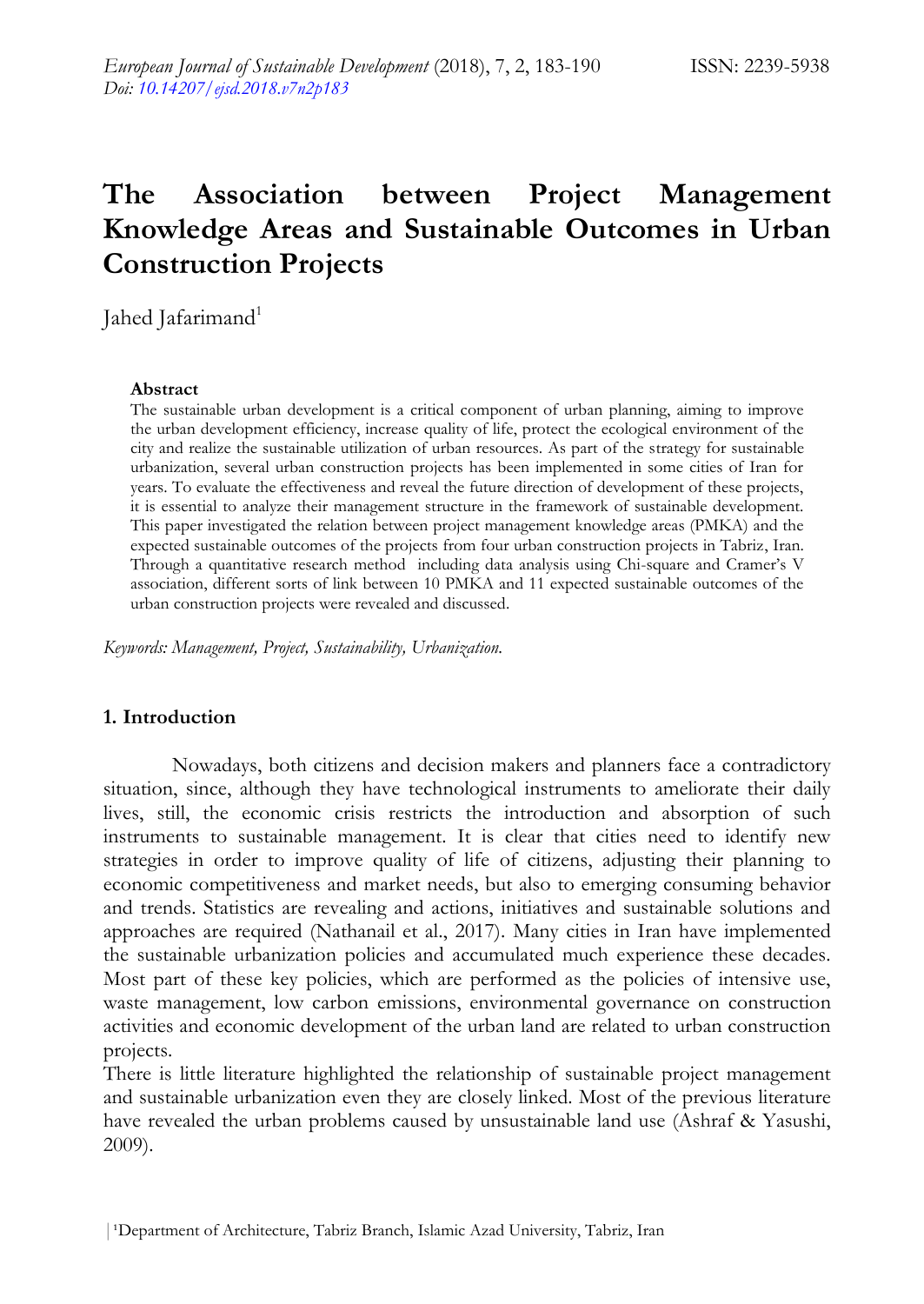Generally, this paper was intended to evaluate sustainable urbanization from the completely new perspective regarding sustainable construction management. Based on the above-mentioned idea, this paper tried to test the effectiveness of sustainable project management policies through evaluating the quantitative correlation between sustainable urbanization and sustainable project management in selected urban construction projects in Tabriz, Iran.

## **2. Research Methodology**

This empirical research employed a questionnaire survey to obtain data from the four selected urban construction projects in Tabriz, Iran. The use of questionnaires in this research was limited to engineering personnel in project management system to identify the influencing factors within the project and the sustainable outcomes regarding the project. The overall number of potential participants in this study could be about 80-120 engineers and technicians. In order to calculate the size of sample for the questionnaire in this survey, a table designed for determination of small sample size introduced by Krejcie and Morgan (1970) was employed. The validity of sample size was found to be 66 to 92 sets of questionnaire. In order to reduce the possibility of any kind of missing questionnaire during distribution or collection, 100 questionnaires were handed out. The questionnaires were returned from 75 project staff who fully contributed to the selected construction project implementation. The Statistical Product and Service Solutions (SPSS) is a suitable tool and was used in this research to obtain precise numeric results mainly from the results of questionnaire survey. The descriptive, correlation, and inferential statistics were included in the final process of data analysis.

## **3. Findings and Discussions**

In this study, descriptive statistics were used in order to analyze the demographic data in selected construction projects. The purpose of the analysis in this section was to identify the key technical characteristics of the projects and the project staff. For the construction project characteristics, the research investigated into location, project duration, project size, estimated effect size, key activities, and key outputs of the selected projects. The demographic data of the projects are demonstrated in Table 1.

|              | Project 1         | Project 2           | Project 3        | Project 4       |
|--------------|-------------------|---------------------|------------------|-----------------|
| Project      | Urban Setting     | Urban Setting       | Suburban setting | Urban Setting   |
| location     |                   |                     |                  |                 |
| Project      | 3 years           | 2 years             | 2 years          | 2 years         |
| duration     |                   |                     |                  |                 |
| Key project  | Excavation<br>and | Planning $(14.6\%)$ | Project<br>staff | Planning<br>and |
| activities   | sub-base          |                     | capacity         | Staff           |
| according to | $(23.7\%)$        |                     | development      | recruitment     |
| budget       |                   |                     | $(13.6\%)$       | $(34.9\%)$      |
| allocation   | Construction      | Excavation<br>and   | Project          | Construction    |
|              | $(16.2\%)$        | Construction        | Construction     | $(20.1\%)$      |

**Table 1.** The urban construction projects' information.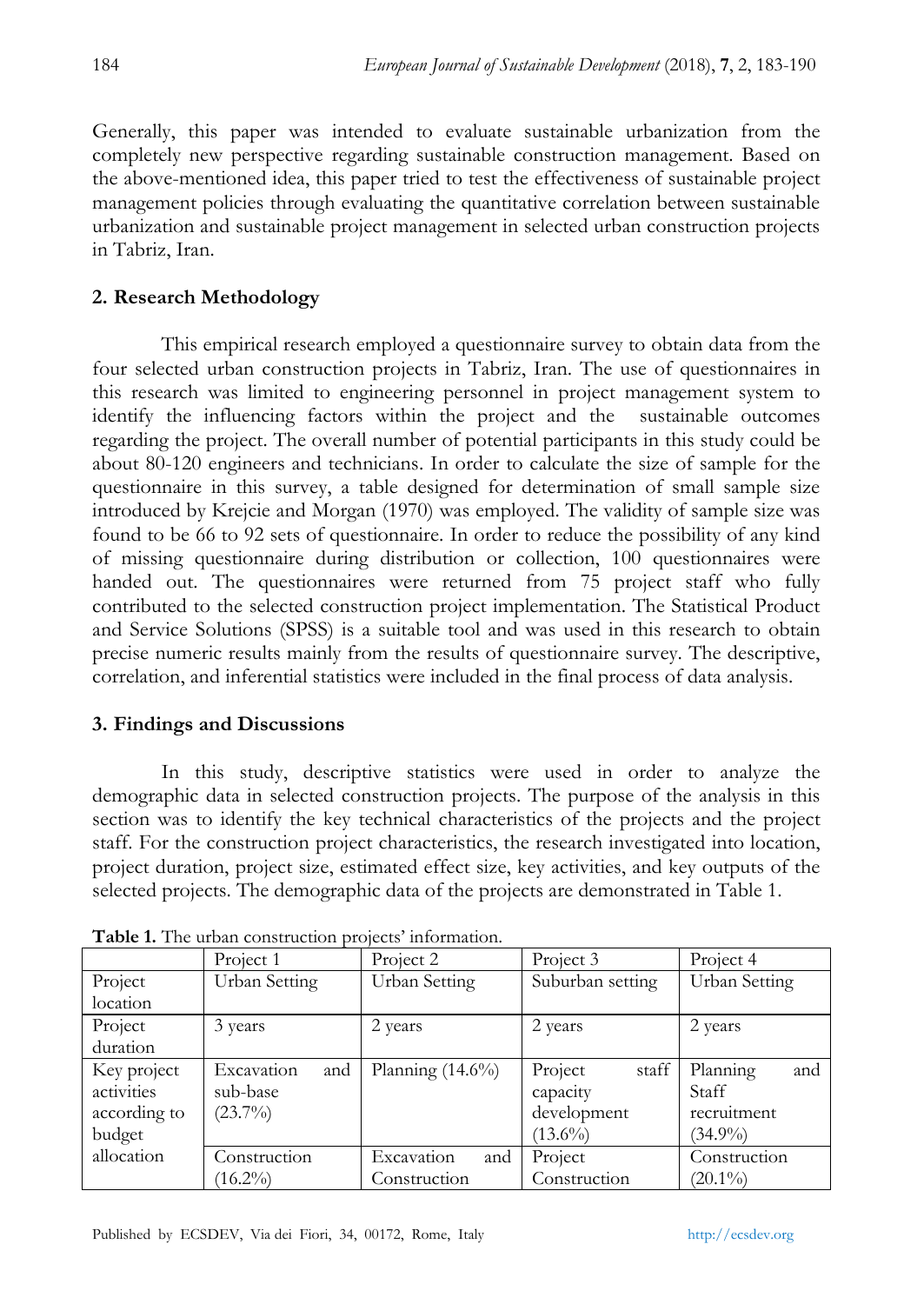|             |                      | $(14.2\%)$           | $(13.2\%)$           |                   |
|-------------|----------------------|----------------------|----------------------|-------------------|
|             | Finishing $(15.9\%)$ | Finishing $(13.5\%)$ | Finishing $(12.6\%)$ | Finishing         |
|             |                      |                      |                      | $(16.9\%)$        |
| Key outputs | Improved<br>access   | Increased            | Increased            | Improved access   |
|             | οf                   | utilization<br>of    | utilization<br>of    | to                |
|             | citizens to final    | transportation       | public<br>open       | urban<br>Quality  |
|             | services             | facilities           | spaces               | spaces            |
|             | Improved             | Behavioral           | Behavioral           | Behavioral        |
|             | knowledge and        | changes<br>among     | changes              | changes           |
|             | awareness<br>to      | citizens             | towards walking      | social<br>towards |
|             | urban services       |                      |                      | interaction       |
|             | Strengthened         |                      |                      |                   |
|             | Urban                |                      |                      |                   |
|             | management           |                      |                      |                   |

From the collected data, it was clear that project staff training and capacity development were the key activities in most of the studied construction projects. Meeting with project managers was found as a primary method in project communication. The common key outputs of the projects were to increase access to technical services and to education.

### **4. The urban construction project structure**

To clearly understand the management of the undertaken construction projects, the research examined the project structures through the survey questionnaire from the project respondents. Four common types of management structures included within the questionnaire were functional, matrix and designed structures. Characteristics of each structure elaborately was described in the survey questionnaire according to the PMBOK® Guide (PMBOK, 2013). Descriptive statistics were employed to generate the results from the questionnaire. It was found that 61.3% of the respondents reported a functional structure in the selected projects while the matrix and the designed structure ranked the second and third with the percentage of 22.7% and 13.3% respectively.

It was led to believe that the functional structure employed in the urban construction projects was established using the traditional structure deployed by contractor. The specific units or departments within the organizations of client were assigned to undertake and control the projects. The projects were under supervision of Tabriz Municipality who acted as the supervisor or project managers. According to Meredith and Mantel (2012), advantages of the functional project structure include better flexibility of project workforce and the potential for workforce rotations between different projects, opportunity for sharing knowledge and experience among project staff, continuous and easier flows of project resources and an opportunity of professional development for organizational staff.

## **5. Project management training**

To understand the association between the project management team knowledge, sustainable outcome knowledge, and project management training among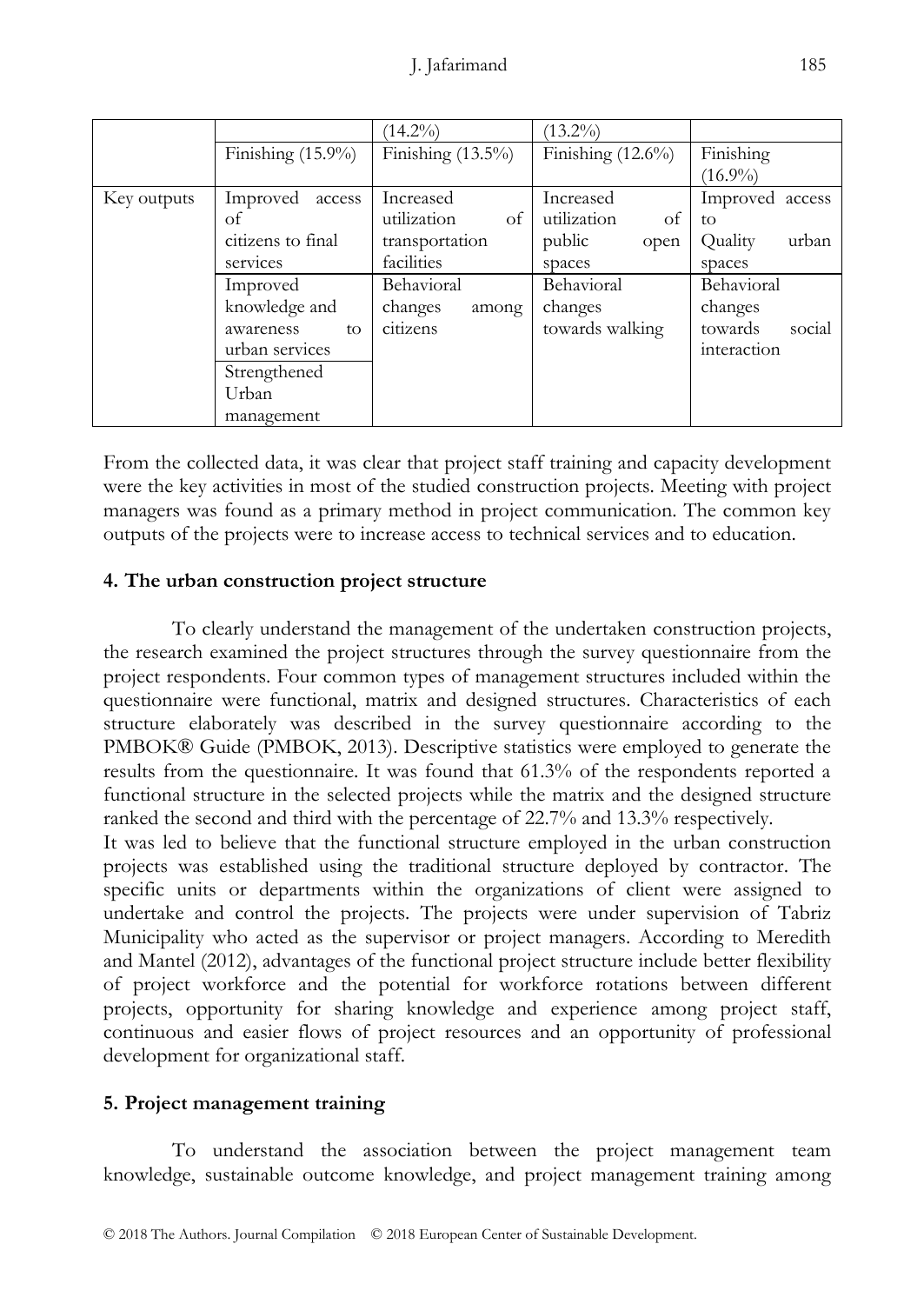urban construction project members, an examination was further undertaken by using correlation analysis. The results of the association between the factors mentioned are demonstrated in Table 2. According to Jackson (2009), when in such a survey, the values of correlation coefficient (r) are achieved to be between  $+/- 0.00$  to 0.29,  $+/- 0.3$  to 0.69 and  $+/-0.7$  to 1.00, they are indicative of no relationship to a weak relationship, a moderate level of relationship and strong relationship respectively. In this study, it was found out that provision of PM training to the urban construction project members led to positive relationships at a moderate level to consecutive training, knowledge gained in PM and contribution of PM knowledge to sustainable outcome knowledge within the surveyed projects (correlation coefficient values of 0.323, 0.365 and 0.307 respectively). Moreover, gaining PM knowledge in this survey, led to a significantly higher level of positive relationship ( $r = 0.757$ ) to the contribution of PM knowledge to desired sustainable outcome knowledge. It could be concluded that the higher knowledge gained in PM, the higher contribution of PM knowledge to sustainable outcome knowledge built up in the urban construction projects.

|                 |                 | Provision   | Consecutive | Knowledge            | Contribution |
|-----------------|-----------------|-------------|-------------|----------------------|--------------|
|                 |                 | of          | PM          | gained<br>in         | of PM        |
|                 |                 | PM training | training    | PM                   | knowledge to |
|                 |                 | to          |             |                      | sustainable  |
|                 |                 | project     |             |                      | outcome      |
|                 |                 | team        |             |                      | knowledge    |
| Provision<br>of | Correlation     | 1.000       | $.323**$    | $.365**$             | $.307**$     |
| PM training to  | Coefficient     |             |             |                      |              |
| project team    | Sig. (2-tailed) |             | .005        | .001                 | .007         |
|                 | $\mathbf N$     | 75          | 75          | 75                   | 75           |
| Consecutive     | Correlation     | $.323**$    | 1.000       | .180                 | .087         |
| PM training     | Coefficient     |             |             |                      |              |
|                 | Sig. (2-tailed) | .005        |             | .122                 | .458         |
|                 | N               | 75          | 75          | 75                   | 75           |
| Knowledge       | Correlation     | $.365**$    | .180        | 1.000                | .757**       |
| gained in PM    | Coefficient     |             |             |                      |              |
|                 | Sig. (2-tailed) | .001        | .122        | $\ddot{\phantom{0}}$ | .000         |
|                 | N               | 75          | 75          | 75                   | 75           |
| Contribution    | Correlation     | $.307**$    | .087        | .757**               | 1.000        |
| of PM           | Coefficient     |             |             |                      |              |
| knowledge to    | Sig. (2-tailed) | .007        | .458        | 0.00                 |              |
| sustainable     | $\mathbf N$     | 75          | 75          | 75                   | 75           |
| outcome         |                 |             |             |                      |              |
| knowledge       |                 |             |             |                      |              |

**Table 2.** Association between PM training, PM consecutive training, PM knowledge and sustainable outcome knowledge.

*\*\*The obtained correlation is significant at the 0.01 level (2-tailed); \*The correlation is found out to be significant at the 0.05 level (2-tailed).*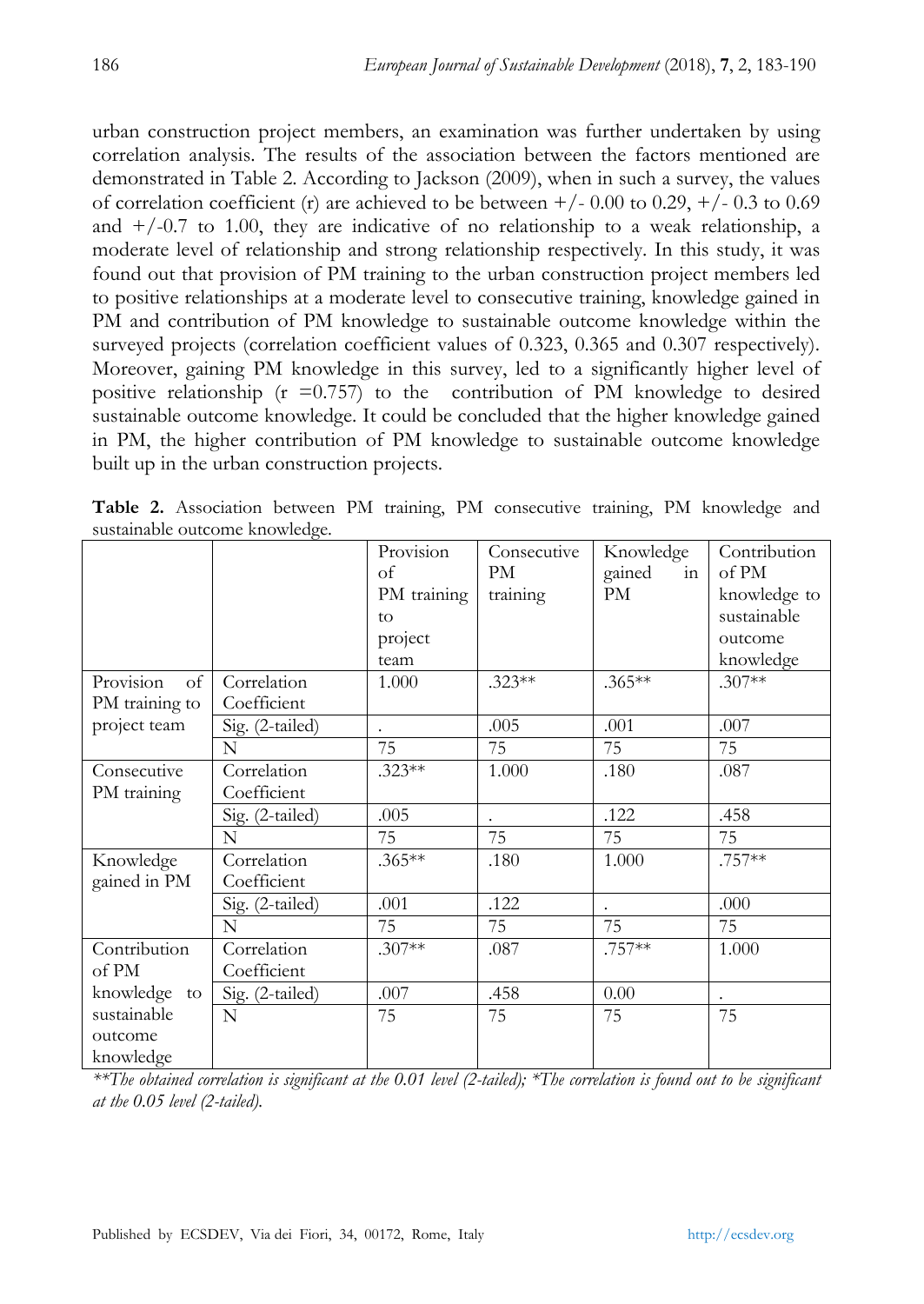## **6. Evaluation of Sustainable Outcomes in Urban Construction Projects**

It is important for the research to identify sustainable outcomes aimed to achieve by the target urban construction projects. Ten concepts obtained from the review of existing literature were included in the survey questionnaire with an extra opportunity provided for the respondents to address other intended definitions besides those that were given. To demonstrate the responses on sustainable outcomes of the target projects, a descriptive statistical analysis was conducted.

Sustainable outcomes reported from the selected urban construction projects are as illustrated in Table 3. It was discovered that 70.7% of 75 respondents selected continuation of project benefits after the funding termination as a meaning to explain sustainable outcomes of the urban construction projects, whereas subjects covering the integration of construction activities into organizational routine activities and the increase in knowledge and technical competencies of staff were ranked as subsequent influential meanings (agreed by 56.0% of 75 respondents for both definitions). In contrast, improved outcomes produced after project termination received the least support from respondents (13.3%). Understanding types of sustainable outcomes could help future urban construction projects in planning long-term implementations to achieve the outcomes the projects as well as the sustainable urban development.

| Rank                        | Sustainable Outcomes                                                    | Percentage |
|-----------------------------|-------------------------------------------------------------------------|------------|
|                             | Continuation of construction activities                                 | 70.7       |
|                             | Integration of construction activities into organizational<br>structure | 56.0       |
| $\mathcal{D}_{\mathcal{A}}$ | Increase in individual knowledge and technical competencies             | 56.0       |
| $\mathcal{Z}$               | Increase in overall organizational competencies                         | 48.0       |
|                             | Continuous improvement in quality of life                               | 46.0       |
| 5                           | Integration of construction culture to organizational culture           | 30.0       |
| 6                           | Increase in chances for provision of future resources                   | 28.0       |
|                             | Integration of construction framework into organizational<br>framework  | 24.0       |
| 8                           | Same outcomes produced after project termination                        | 20.0       |
| $\Omega$                    | Increase in organizational reputation for client                        | 18.7       |
| 10                          | Improved outcomes produced after project termination                    | 13.3       |

**Table 3.** Expected Sustainable outcomes in the urban construction projects.

### **7. Contribution to Achievement of sustainable outcome**

It was evident in the previous section that PM knowledge could contribute to better sustainable outcome knowledge among staff. This section revealed association between sustainable outcomes targeted by the urban construction projects and project management staff knowledge. Statistical method of chi-square  $(\gamma 2)$  was employed to produce the results of association. Chi-square is the method for comparing between two or more categorical variables obtained from a questionnaire survey. The results of  $\gamma$ 2 indicate statistical significance of association when p-value is less than 0.05 (at 95% confidence intervals). The findings of this research included the measures of Cramer's V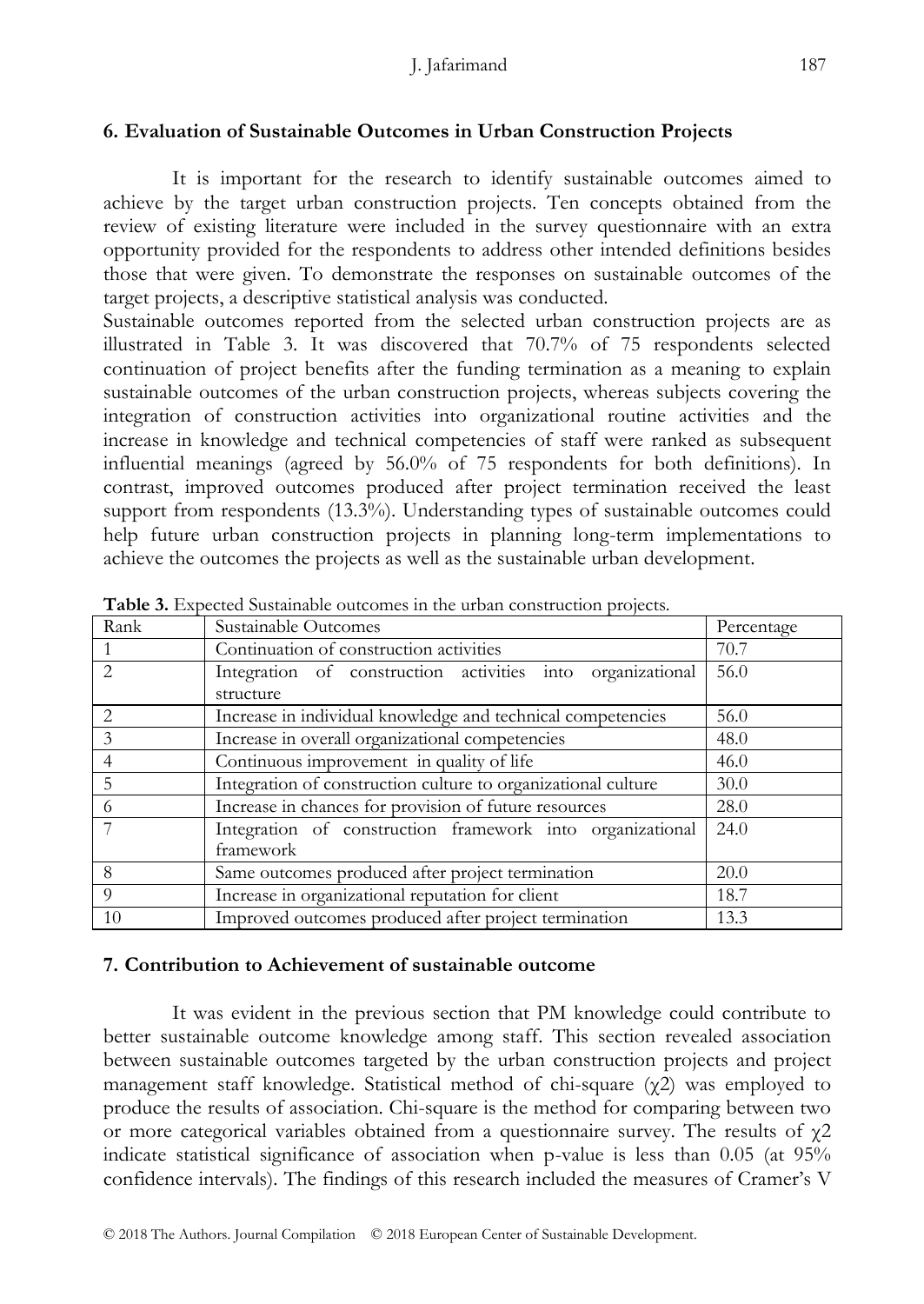association to find out the strength of the association between the tested variables. According to Parker and Rea (2005), the measurement achieved from Cramer's V association can be applied from 0.00 to 1.00. The closer the value to 1.00, the stronger the relationship is. The relationship is considered weak, moderate and strong when the values are  $0.00$  to  $0.20$ , greater than  $0.20$  to  $0.40$  and greater than  $0.40$  to  $1.00$ respectively. It was found in this study that nine project knowledge areas contributed to at least one sustainable outcome targeted by the urban construction projects with moderate to high association. The results in Table 4 indicate that the integration of construction activities into organizational routines is able to form strong association with quality, human resource management, communications techniques and risk evaluation and management. Moderate association between various types of desirable sustainable outcomes can be vigorously achieved. The only item that did not contain an individual association with any particular types of sustainable outcomes was procurement management as the statistical significance indicated the p-value greater than 0.05, and therefore, the title of procurement management was excluded from the data in Table 4.

| Knowledge areas   | Types of sustainable outcome                                        | $\chi$ <sup>2</sup> | Cramer's       |
|-------------------|---------------------------------------------------------------------|---------------------|----------------|
|                   |                                                                     | (p < 0.05)          | V              |
|                   |                                                                     |                     | $(p \le 0.05)$ |
|                   | Improvement in individual knowledge and                             | 7.587               | 0.318          |
|                   | technical competency                                                |                     |                |
| Integration       | Integration of construction culture<br>to                           | 9.899               | 0.363          |
| Management        | organizational culture                                              |                     |                |
|                   | Improvement in organizational reputation for                        | 11.418              | 0.390          |
|                   | contractor                                                          |                     |                |
| Scope             | Integration of construction activities into                         | 8.872               | 0.344          |
| Management        | organization routines                                               |                     |                |
|                   | Improvement in individual knowledge and                             | 10.017*             | $0.365*$       |
|                   | technical competency                                                |                     |                |
| Time management   | technical competency<br>Integration of construction activities into | 10.776*             | $0.379*$       |
|                   | organization routines                                               |                     |                |
|                   | Integration of construction activities into                         | 11.281*             | 0.388          |
|                   | organization routines                                               |                     |                |
| Cost management   | Improvement in individual knowledge and                             | 6.208               | 0.288          |
|                   | technical competency                                                |                     |                |
|                   | Integration of construction culture<br>into                         | $8.077*$            | $0.328*$       |
|                   | organizational culture                                              |                     |                |
| Quality           | Integration of construction activities into                         | $15.165*$           | $0.453*$       |
| management        | organization routines                                               |                     |                |
|                   | Same outcomes produced after project                                | $11.600*$           | $0.396*$       |
|                   | termination                                                         |                     |                |
|                   | Improvement in overall organizational                               | $10.623*$           | $0.379*$       |
|                   | competency                                                          |                     |                |
|                   | Integration of construction culture<br>into                         | 6.592               | 0.293          |
|                   | organizational culture                                              |                     |                |
| Human<br>resource | Integration of construction activities into                         | $18.662*$           | $0.499*$       |

**Table 4.** Association between PMKAs and sustainable outcomes.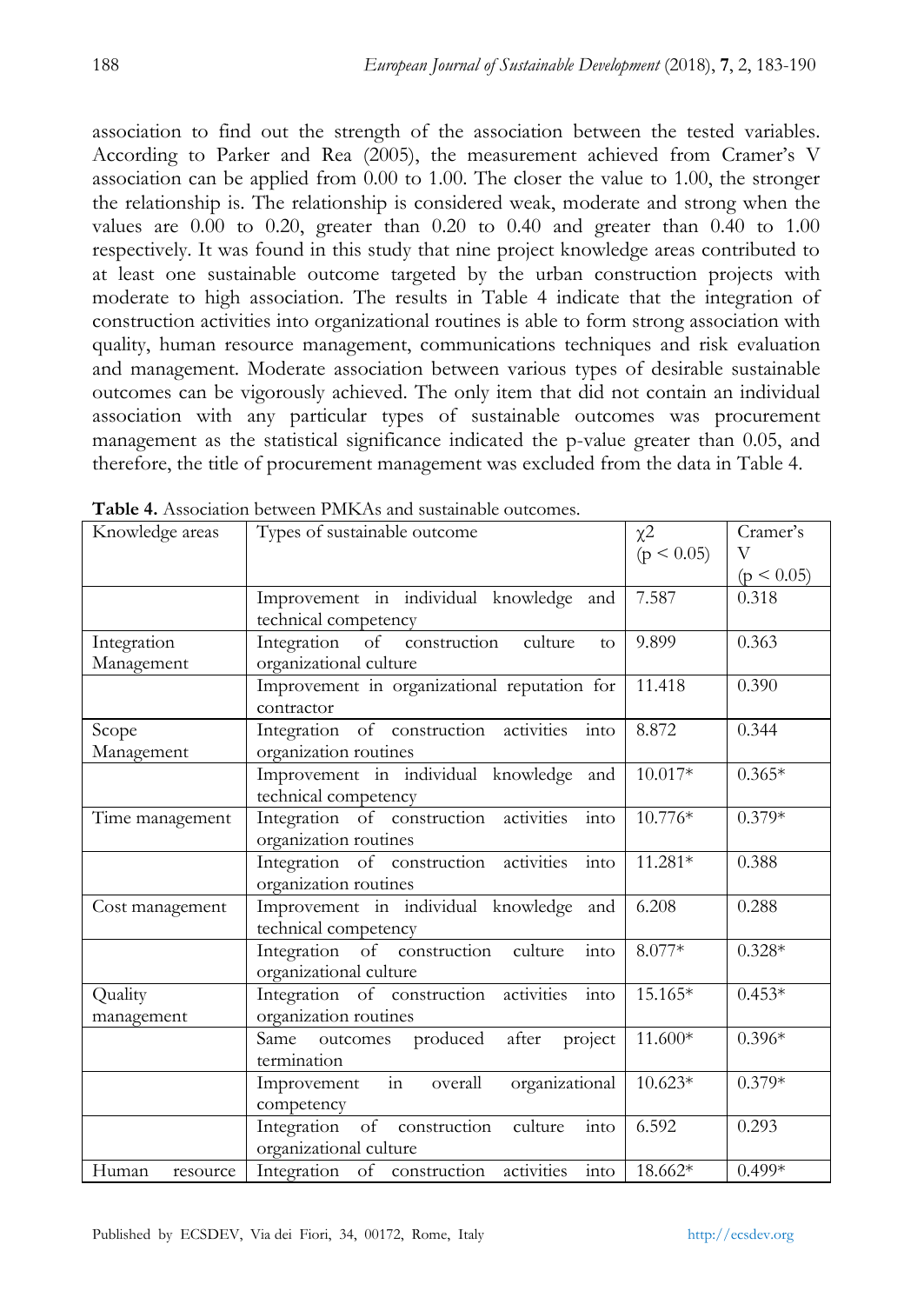| management                   | organization routines                                                                    |           |          |
|------------------------------|------------------------------------------------------------------------------------------|-----------|----------|
|                              | Same outcomes produced after project<br>termination                                      | 6.431     | 0.293    |
|                              | organizational<br>in<br>overall<br>Improvement<br>competency                             | $9.234*$  | $0.351*$ |
|                              | Integration of construction<br>culture<br>into<br>organizational culture                 | $9.191*$  | $0.350*$ |
| Communications<br>management | Integration of construction activities<br>into<br>organization routines                  | 14.888*   | $0.446*$ |
|                              | Improvement in individual knowledge and<br>technical competency                          | $7.477*$  | $0.316*$ |
|                              | Same outcomes produced after project<br>termination                                      | 10.382*   | $0.372*$ |
|                              | Improvement in<br>overall<br>organizational<br>competency                                | $8.033*$  | $0.327*$ |
|                              | Integration of construction culture<br>$\frac{1}{\text{into}}$<br>organizational culture | $11.333*$ | $0.389*$ |
| Risk management              | Integration of construction activities<br>into<br>organization routines                  | 15.868*   | $0.460*$ |
|                              | Improvement in individual knowledge and<br>technical competency                          | 6.990     | 0.305    |
|                              | outcomes produced<br>after<br>project<br>Same<br>termination                             | $11.509*$ | $0.392*$ |
|                              | Improvement in<br>overall<br>organizational<br>competency                                | $6.861*$  | $0.302*$ |
|                              | Integration of construction<br>culture<br>into<br>organizational culture                 | 10.495*   | $0.374*$ |
| Stakeholder<br>management    | Integration of construction activities<br>to<br>organization routines                    | 10.724    | 0.378    |
|                              | Continuous improvement in quality of life for<br>citizens                                | 7.691     | 0.320    |
|                              | outcomes produced after<br><b>Same</b><br>project<br>termination                         | 8.882     | 0.344    |
|                              | Improved outcomes produced after project<br>termination                                  | 14.427    | 0.439    |
|                              | Improvement in<br>overall<br>organizational<br>competency                                | 12.862    | 0.414    |
|                              | of<br>culture<br>Integration<br>construction<br>to<br>organizational culture             | 10.218    | 0.369    |

## **Conclusion**

Urban construction project is a key component in sustainable urban development. It focuses on the development of urban infrastructure, public open spaces, and other urban functions and systems to provide for a state of physical, mental and social well-being of citizens. In many developing countries such as Iran, urban development projects are implemented in collaboration between the government and private sector including consulting engineers and contractors. Such projects operate